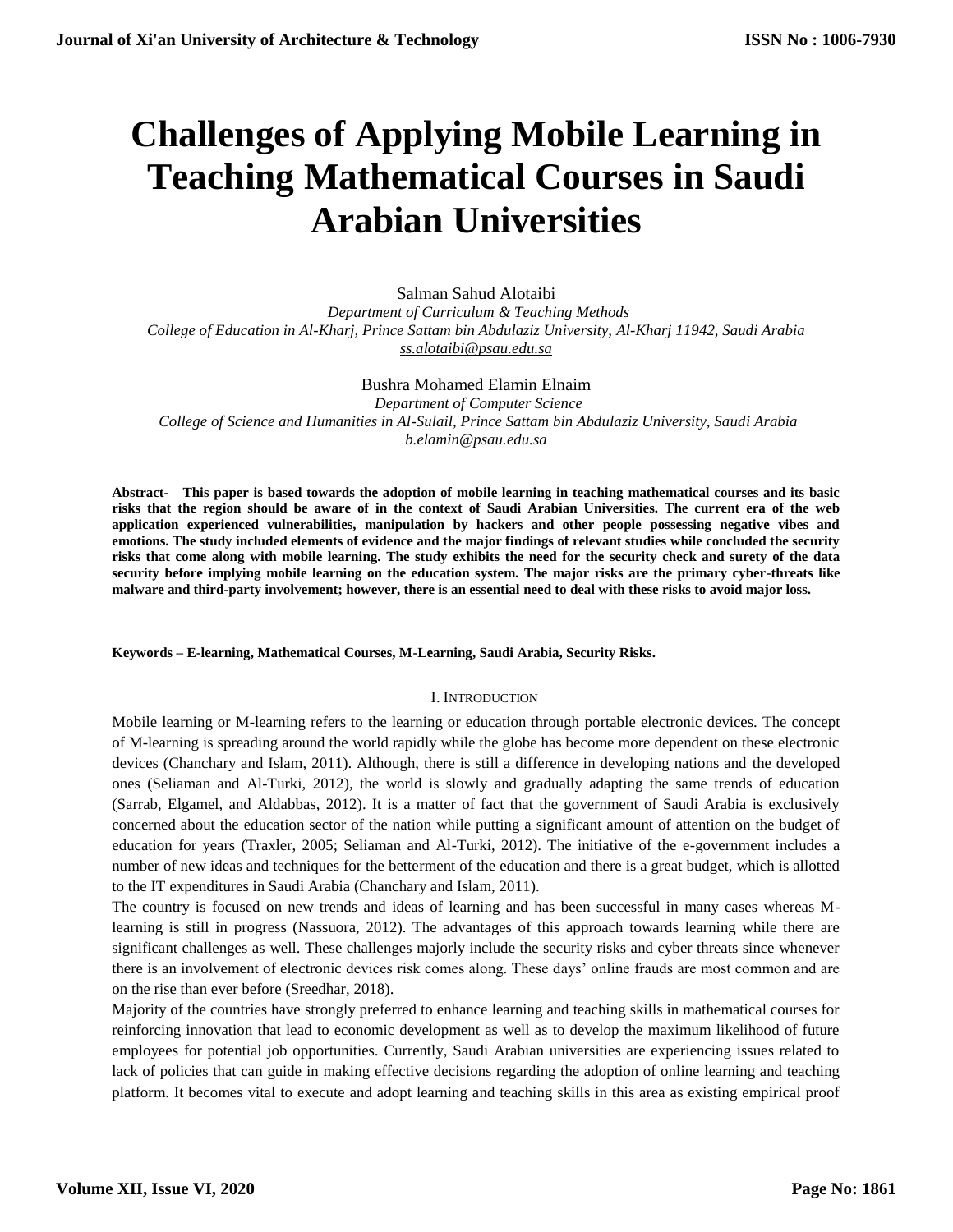can help educators and policymakers in order to make effective decisions. This study has responded to this requirement by providing an investigation of the empirical evidence that has been carried-out on M-learning, specifically in mathematical courses. Therefore, a case study has been adopted by undertaking Saudi Arabian universities, which intend to enhance the use of M-learning in higher educational institutes for mathematical learning courses.

Case studies are a rigorous, transparent, and methodological approach to inquire, choose, extract, and develop the information on a subject of interest in order to address research questions from published empirical evidence. This paper provides high-quality scientific information on a particular topic. The objective of this case study is to be auditable, repeatable, and unbiased for other researchers. The prime aim of this case study is to find and elaborate on the security risks in the approach of M-learning. Following questions have been adopted to fulfill the use of case study regarding studies on the adoption of M-learning in mathematical courses in Saudi Arabian universities.

**RQ 1:** What are the educational policies related to E-learning and M-learning in Saudi Arabian Universities?

**RQ 2:** What is the current state of M-learning in Saudi universities?

**RQ 3:** What are the effects or security risks of M-learning in learning mathematical courses in Saudi universities?

## II. METHODOLOGY

The core focus of studies in this paper is toward mathematical courses with mobile technologies. In this regard, this paper has followed the Evidence-Based Paradigm guidelines (Budgen & Brereton, 2006; Dwan et al., 2013) to carryout this case study. It is essential for providing sufficient details of the selected studies for making the case study repeatable and transparent.

This paper is based on the case study of Saudi Arabia universities while the data and theories were collected from different relevant reports and journal articles. It is a descriptive case study, which tends to explain the security risks that can be faced while adapting the new techniques of learning mathematical courses. The results of these searches were shortlisted as per the year of publication. For the purpose of this paper, only studies and reports published after 2000 were used to examine the phenomenon of M-learning in Saudi Arabia as well as its risks.

The case study had four major search terms: M-learning, mathematics, higher education institutions, and universities, based on the major research questions. The paper has identified the alternative terms and synonyms from the major search terms (Table 1).

| Mobile Learning   | <b>Mathematics</b>    |  |
|-------------------|-----------------------|--|
| Mobile learning   | Math                  |  |
| M-learning        | <b>Maths</b>          |  |
| Mobile pedagogy   | Mathematics           |  |
| Wireless learning | Mathematical courses  |  |
| Seamless learning | Mathematics education |  |

**Table 1:** Alternative Terms and Synonyms for Major Search Terms

This case study has got the following search string for searching on abstracts of the appropriate papers based on the terms: ("Mobile learning" OR "M-learning" OR "Mobile pedagogy" OR "Wireless learning" OR "Seamless learning") AND ("Math" OR "Mathematics" OR "Mathematical courses" OR "Mathematics education") AND ("Higher education institutions" OR "HEIs" OR "universities"). Different online databases have changed the string on the basis of the requirement in order to maintain the sequential approach. The search string has been applied in this paper on a series of databases for assuring that none of the relevant studies are missed. Conference publications are present within the online databases that can be of significant importance in providing evidence related to emerging and dynamic discipline of M-learning.

The selection criteria were based on the approach that exclude the inappropriate studies once all the findings were extracted from the online sources. In the initial phase, the search outcomes have excluded inappropriate papers by reading their titles as well as abstracts that were extracted because of possible search engines. Secondly, duplicate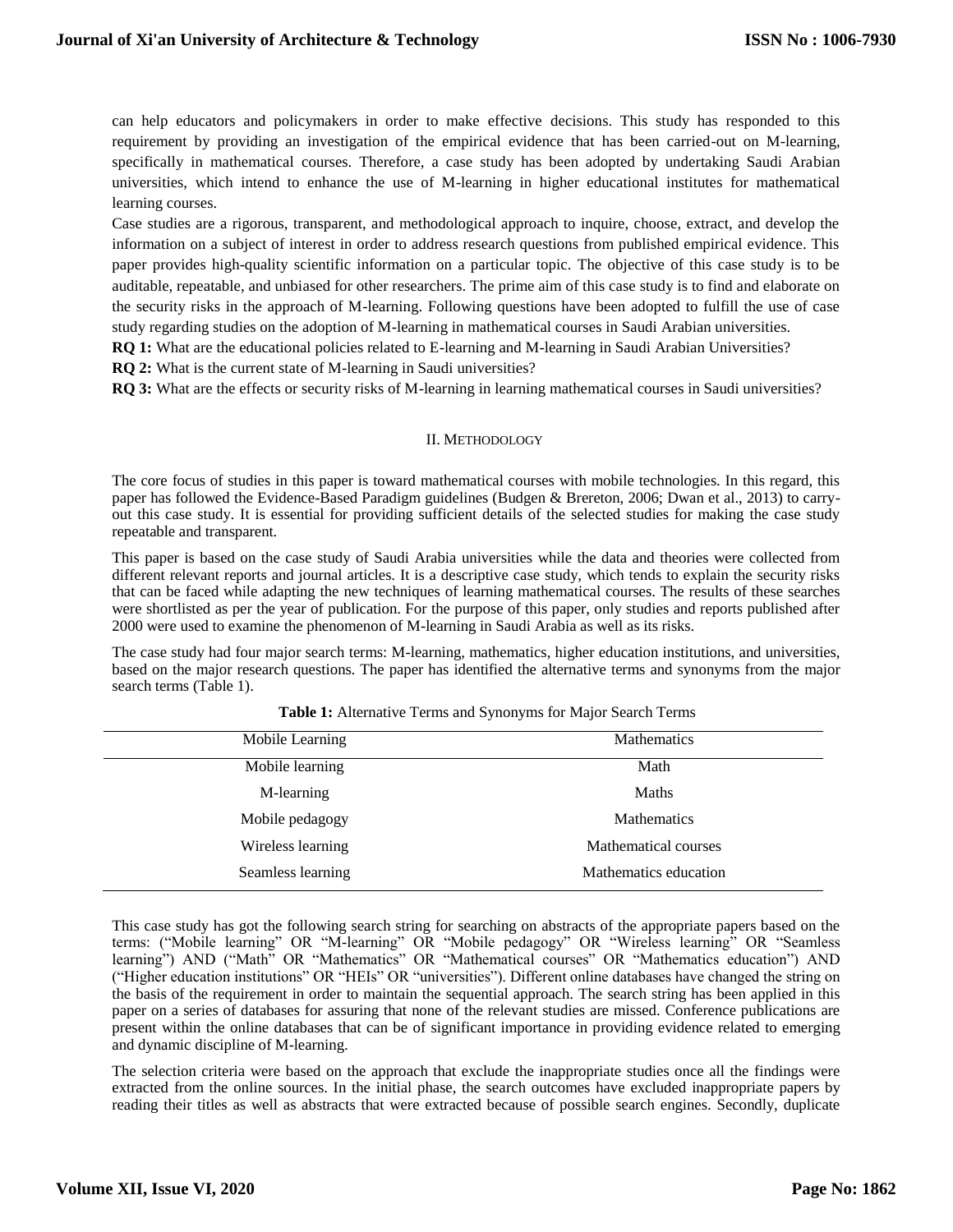citations or papers were excluded before applying the filter. Lastly, the remaining papers were filtered with the inclusion and exclusion criteria presented in Table 2.

| raole 2. Blady Belection Criteria                                                       |                                                                                                                     |  |  |  |
|-----------------------------------------------------------------------------------------|---------------------------------------------------------------------------------------------------------------------|--|--|--|
| Inclusion criteria                                                                      | Exclusion criteria                                                                                                  |  |  |  |
| Published in English<br>$\bullet$                                                       | The study does not provide sufficient<br>$\bullet$<br>details of empirical research design<br>and data analysis     |  |  |  |
| Follows empirical research methods                                                      | The paper is focused on special needs<br>education or special cases                                                 |  |  |  |
| mathematics<br>Investigates<br>learning/teaching<br>with<br>mobile<br>apps/technologies | The paper is conceptual or discursive<br>in nature e.g. focusing on personal<br>opinions, theory or conceptual work |  |  |  |
| Published from 2000 to 2020                                                             |                                                                                                                     |  |  |  |

|  |  | Table 2: Study Selection Criteria |  |
|--|--|-----------------------------------|--|
|--|--|-----------------------------------|--|

# III. RESULTS & DISCUSSION

# *What is Mobile Learning (M-Learning)?*

M-learning is "the stipulation of training, learning and education on personal digital assistants (PDAs), mobile phones, palmtops, and smartphones" (Hashemi. et al 2011) while it is also defined as "mobile computational devices carrying out e-learning across education landscape" (El-Hussein & Cronje, 2010), majorly to digital cell phones as well as personal digital assistants (Parsons, Ryu, and Cranshaw, 2006). Some authors defined M-learning as "eLearning that uses mobile devices" (Parsons, Ryu, and Cranshaw, 2006). M-learning is viewed by majority of academicians as a learning platform, which is associated to a mobile device and evolved within this platform (Sharples. et al, 2009). One of the primary mediums for such execution is the mobile phone, which allow individuals to carry-out their banking, bookings, and purchasing in order to make it as a single unique instrument in order to mediate communication between educational institutions and individuals (Crompton, 2013).

Studies have presented a general classification of existing mobile learning systems along with a framework for mobile learning systems based on the education landscape (Traxler, 2005). One of the authors emphasized that mobile learning is essentially the evolution of e-learning that completes the missing components of an e-learning solution (Sharples. et al, 2009). Other authors have defined m-learning as e-learning through mobile devices or "an extension of e-learning" (Laurillard, 2007). Palmtop devices or handheld are the technologies used to provide M-learning in an interactive medium (Parsons, Ryu, and Cranshaw, 2006).

Researches have discussed how M-learning is defined not just from a technological viewpoint (Hashemi. et al 2011). The occurrence of M-learning becomes observable and possible when benefits are taken by a learner from the learning opportunities provided by mobile technologies in the absence of a predetermined or a fixed location (Parsons, Ryu, and Cranshaw, 2006). All of these studies have defined differently the presence and use of M-learning and asserted that the major role of M-learning is to offer learning resources through technology.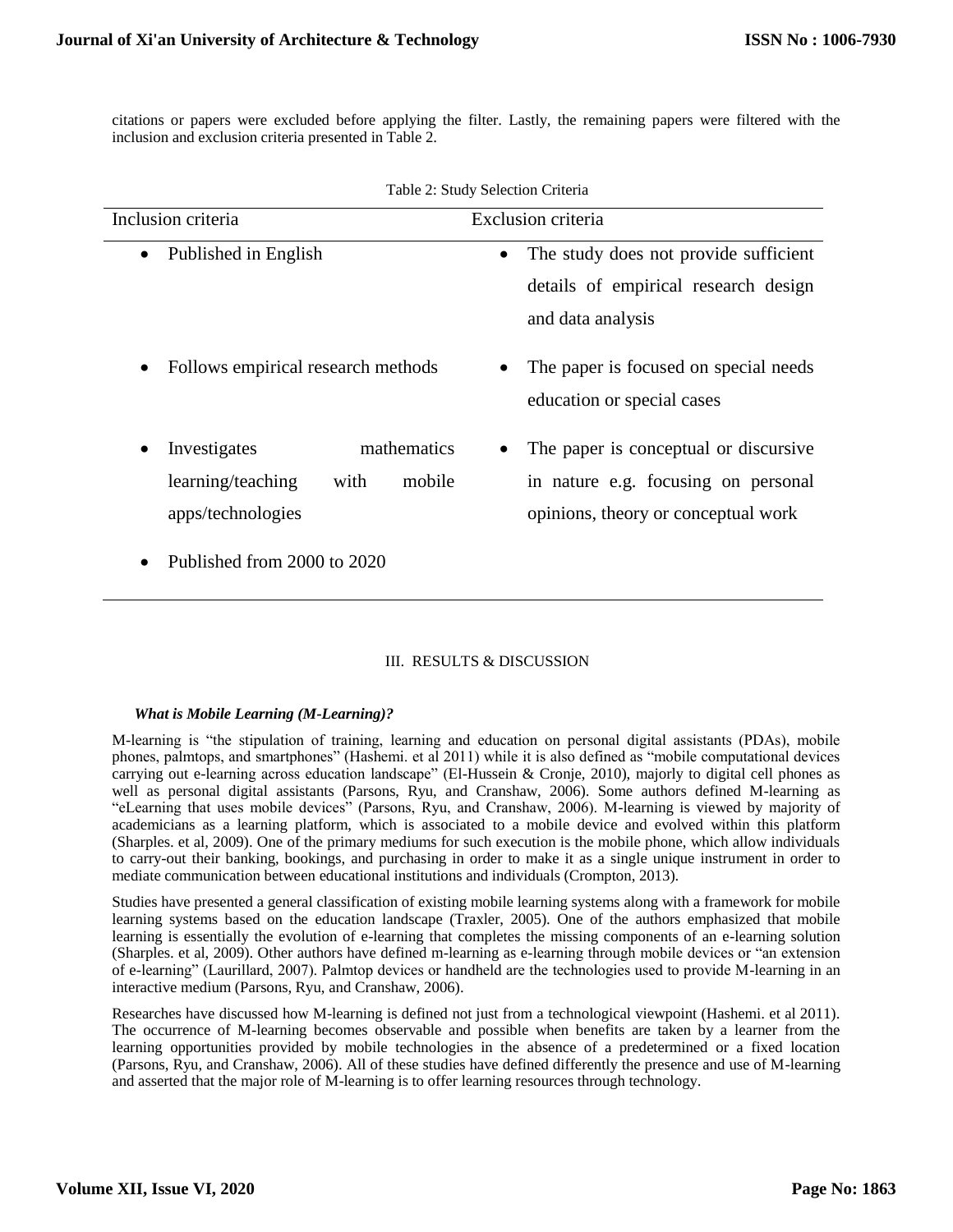## *The Educational Policies related to M-learning in Saudi Arabia*

The training arrangements in the Kingdom of Saudi Arabia (KSA) are chosen by the Saudi government and principally dependent on Islamic social principals and guidelines (Al-Khalifa and Garcia, 2013). As expressed, beforehand, the Saudi government exerts extraordinary efforts in training (Oyaid, 2009). This has additionally implied developing force to portable learning in higher learning organizations in the Kingdom (Prokop, 2003). Government offices are accountable for realizing the improvement of portable learning (Prokop, 2003). In the region, improvements in M-learning and E-learning are made by both the National Center for Distance Education and Saudi Government by adopting a multi-purpose approach (Prokop, 2003; Rugh, 2002).

Several instruments are involved in this approach; for example (Al-Khalifa and Garcia, 2013):

- The Qualification and Training Project
- The Educational Portal
- The Jusur System for the Administration of Electronic learning
- The Saudi Repository for Learning Objects
- The Tajsir e-Learning Initiative

The Saudi Ministry of Education has propelled a national venture, "AAFAQ (Arabic for 'Horizon')", for building up a far-reaching, long-lasting plan for college training, and for addressing the difficulties confronting colleges. AAFAQ has energized the usage of e-learning and separation instruction by setting up eight framework ventures (Figure 1):

| Logo                                                     | <b>Service Name</b>      | Description                                                                                                                                                                                                                                                                                                                                                                                                                                                                                |  |
|----------------------------------------------------------|--------------------------|--------------------------------------------------------------------------------------------------------------------------------------------------------------------------------------------------------------------------------------------------------------------------------------------------------------------------------------------------------------------------------------------------------------------------------------------------------------------------------------------|--|
| SDL<br>المكتبة الرقمية السعودية<br>Saudi Digital Library | Saudi Digital<br>Library | A pioneer project that aims to:<br>Cover the<br>scientific<br>o.<br>requirements<br>of<br>research<br>Empower<br>competency<br>and<br>build<br>es:<br>knowledge-based society.<br>Support the digital curricula with sources<br>O.<br>and resources important to both learner and<br>teacher.<br>Improve and expand awareness levels and<br>ä.<br>facilitate sharing of information.<br>Provide digital books and resources from<br>$\overline{\mathrm{C}^2}$<br>leading publishing houses |  |
| حسەر                                                     | Jusur                    | A Learning Management System (LMS) that helps<br>to:<br>Register students in the portal<br>$\circ$<br>Plan and schedule courses<br>iS.<br>Deliver courses<br>o.<br>Track students' progress and issue reports<br>$\circ$<br>for their performance<br>Evaluate and test student's through quizzes<br>in.<br>and examinations                                                                                                                                                                |  |
| The Saudi Center for support and counseling              | <b>SANEED</b>            | A Centre for support and counselling that provides:<br>Educational, academic and advisory support<br>o.<br>and guidance to all beneficiaries of e-<br>learning<br>Solutions and services to its customers<br>o.<br>through:<br>live voice connection, email and<br><b>SMS</b>                                                                                                                                                                                                              |  |
| MaknaZ                                                   | <b>MAKNAZ</b>            | an electronic national repository that helps to:<br>develop digital content<br>$\circ$<br>enrich the curricula<br>ö<br>retrieve, reuse and share learning objects<br>CC.                                                                                                                                                                                                                                                                                                                   |  |
| <b>TRIANGER</b><br>Training and Qualification            | Training<br>Programs.    | A project that aims to:<br>Provide training to faculty members and<br>o.<br>administrators as well as technical staff.<br>Collaborate with local and international<br>O.<br>experts to present basic programs to more<br>advanced and professional programs for<br>trainers.                                                                                                                                                                                                               |  |

Figure 1: E-learning Ventures in Saudi Arabia (Alharbi, 2013)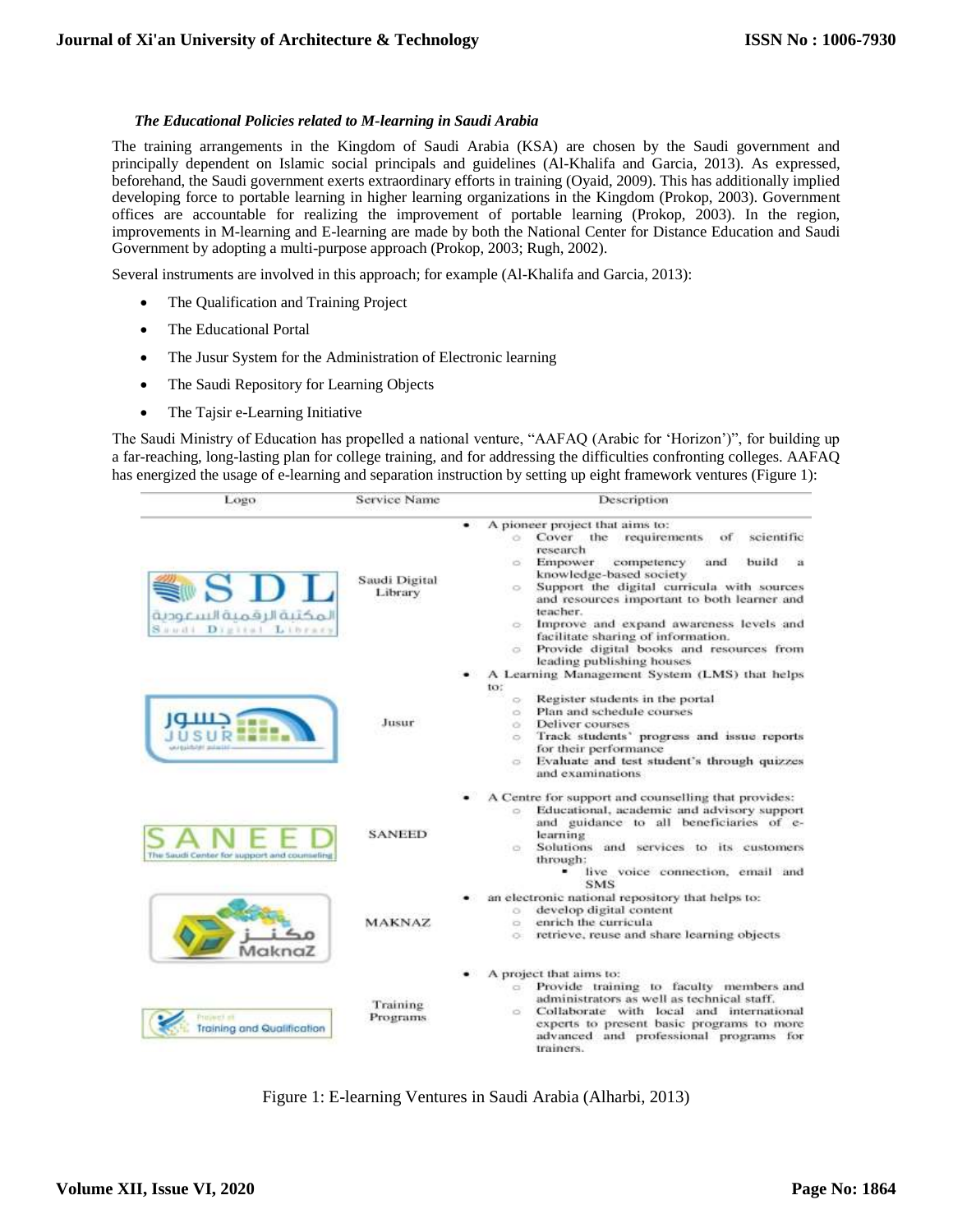The variety of administrative foundation showed that the legislature is going towards guaranteeing the ideal usage of interchanges and data innovation in training (Oyaid, 2009). There has been a generous increment in the quantity of web access suppliers in Saudi Arabia, which are compared with the expansion in the quantity of imported portable innovative gadgets obtained (Al-Khalifa and Garcia, 2013). Likewise, the Saudi government has proclaimed that all advanced education organizations, regardless of whether open or private, need to build up a deanship of eLearning and separation learning. The Saudi Ministry of Education has likewise made the NCeDL so as to help to progressions around there. The Saudi government additionally settled the Saudi Digital library (SDL), which is another means to modernize data frameworks in Saudi Arabia (Oyaid, 2009).

Both the National Transformation Program 2020 and Saudi Arabia's Vision 2030 similarly emphasized significance on national intentions to give a variety of learning strategies in the advanced education segment, including e-Learning (Al-Khalifa and Garcia, 2013; Oyaid, 2009). Currently, the KSA hopes to transform resources and monetary investment into the Saudi economy to generate more information and knowledge-based industry rather than one that relies on oil and oil-derived products, according to Saudi Vision 2030 (KSA, 2017). In spite of the fact that e-learning is not equivalent to M-learning, the improvement of one shows the advancement of the other (Sarrab, Elgamel, and Aldabbas, 2012).

## *The Current State of M-learning in Universities of Saudi Arabia*

The KSA has reported that the nation will utilize separate learning and it has propelled activities to set up six frameworks for advanced education and separate training activities (Prokop, 2003; Wiseman, 2010). These activities incorporate frameworks that extend the e-learning instructive entrance framework. For example, the board in elearning dispatches an honor in college for e-learning greatness, a national storehouse for learning items administration for e-learning, the foundation of the Saudi National Center for e-learning, and separate training for college training (Al, 2010). Other frameworks include and the executive's framework in agreement with the necessities of college training in the KSA, building up the scholastic and managerial aptitudes and administration framework, e-learning and separate instruction, building electronic educational program substance and types of computerized, and print for various college courses. These activities assist in fabricating the instructive entry for elearning and separate learning and mindfulness program for electronic instruction and separate training (Drosten et al. 2014).

Saudi Arabian colleges have made some noteworthy headways in incorporating versatile learning into their educational programs (Al-Khaldi and Wallace, 1999). Consequently, the higher learning foundations in Saudi Arabia are endeavoring to incorporate M-learning into their projects (Drosten et al. 2014). However, the pace of innovative advancement is excessively fast and subsequently, there are various difficulties that still remain (Al, 2010). Since 2003, E-learning advancements have been executed by King Fahd University for Petroleum and Minerals (KFUPM) (Drosten et al. 2014). Also, King Khalid University (KKU) was established by The Deanship of e-learning in 2005 as part of the continuous efforts of the University in adopting the latest scientific methods to improve the educational process. Numerous Saudi colleges are using separation learning innovations via Short Message Service (SMS) for educating and learning (Wiseman, 2010).

A couple of years back, King Saud University had started assistance that offers clients (understudies, staff, and representatives) with the capacity to send instant messages legitimately from a PC to a cell phone (Wiseman, 2010). The administration was presented as a greater part of college students using cell phones, and these devices were used to give different tasks. SMS or 'messaging' has turned out to be ubiquitous and adaptable as the messages can be sent either to a single student or to groups (Al, 2010). This direction given by King Saud University (KSU), is not quite the same as the mass promoting approach of a university (Drosten et al. 2014). It permits the administration of resources, schools or authoritative divisions to give auspicious, significant and focused data to their students. Furthermore, universities in Saudi Arabia are using many mobile learning programs for the purpose of teaching, such as Prince Sattam bin Abdulaziz University uses a *blackboard* program, which can be easily installed and used in student and staff phones.

## *The Effect of M-learning on Learning Mathematics in Saudi Universities*

Learning resources are enhanced and accessed anywhere and anytime by mobile devices, even outside HEIs. In this regard, the importance of mobile learning has been elevated quickly in the realm of future of learning (Trifonova, 2003). This flexibility makes it interactive for adult learners for reducing their unproductive time, which may improve their work-education adjustment (Motiwalla, 2007). In recent times, mobile applications have been developed by researchers in order to carry-out teaching in Statistics, Mathematical Analysis, Algebra, and other mathematical areas. Functions are explored by users through mobile math applications in order to offer particular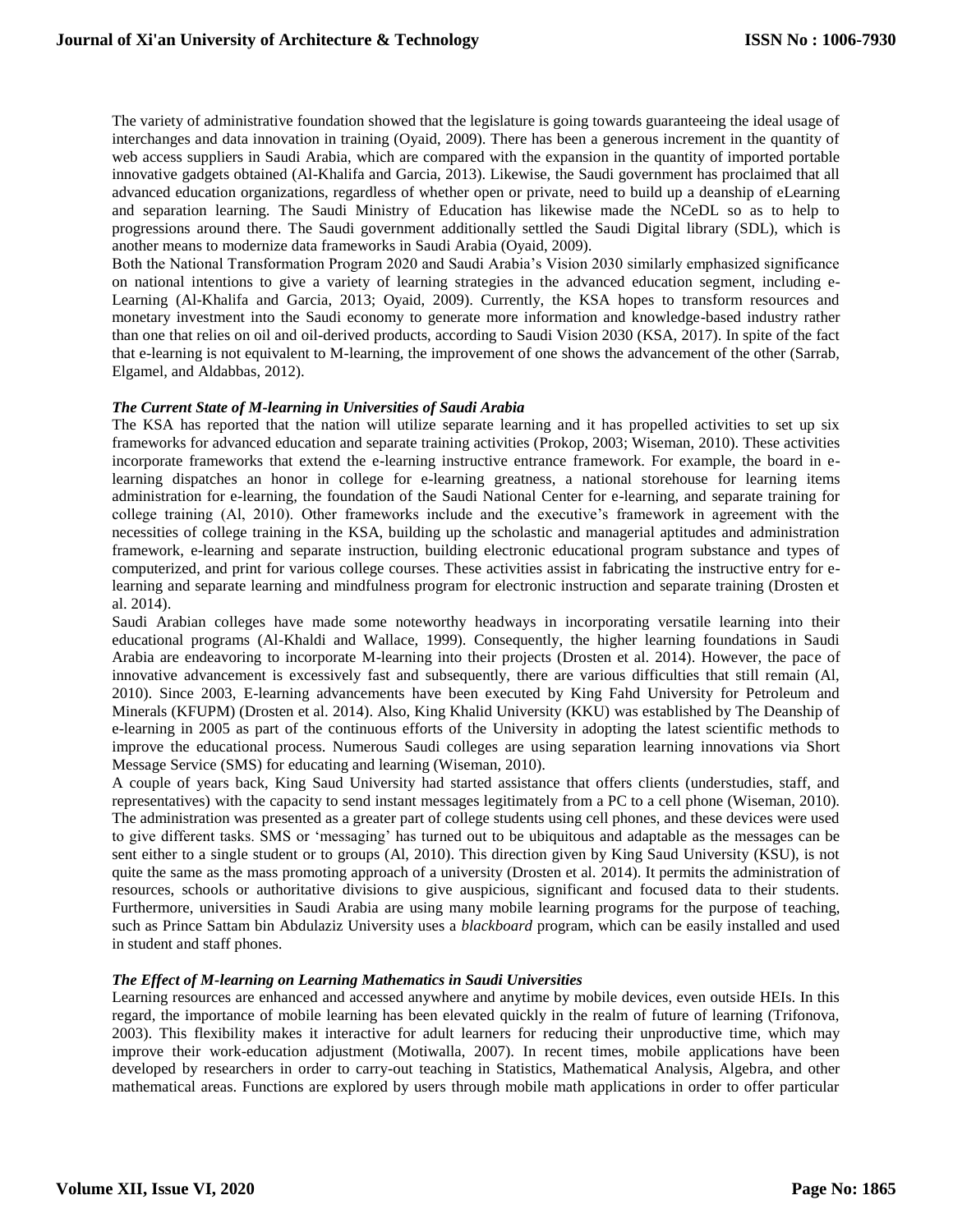calculators and graphical abilities (Athanasios & Marios, 2015). In recent years, mathematics has been followed with the advancement in the technologies, such as M-learning platform.

Saudi students can be assisted through mobile educational tools for solving their issues, offering dynamic representations of their ideas, and escalate understanding of mobile concepts. In the course of mathematics, the rapid use of mobile technologies can assist students for enhancing their abilities as well as support the enhancement of mobile learning applications. Although, mobile math apps are increasingly in demand and used by many students for the purpose of online learning there are numerous complex code vulnerabilities, malware, unsafe app capabilities, and hidden processes included in it. The conditions continue to worsen in case of regular updates. The best way to deal with such issues is to penetrate real-time mobile applications, test for malware detection, and log analysis as well as many others.

There is a number of security risks that are faced by electronic data and devices globally. Though developed countries have strengthened their security management quite a lot, there is still a space for security risks while the countries that are adopting these technical approaches are still at great risks. Along with technical development, threats are also being smarter. There are several connections, devices, and other things involved when some regions have started adopting M-learning. The major security risks include the applications that are owned by the third party. Since the application that is providing data are neither verified by device developers nor the user, there are significant numbers of chances that the data stored in that device or provided to the particular application is in a vulnerable position. Several cyber-attacks and malware can attack the device if one is dealing with any kind of sensitive information. Usually, the applications that provide guaranteed security exclude the third-party involvement to make sure that the user data is safe. However, since M-learning in teaching mathematical courses is in a progressive mode in Saudi Arabia, there is a number of points where devices cannot defend themselves.

Another security risk that M-learning in teaching mathematical courses may face is that various security software is not compatible with the operating system of mobile devices. This eventually makes it critical to make sure that the device and data are secure. Moreover, there are some of the privacy hazards that users may come across while using M-learning techniques. If there are links and sites that may help the student to learn in a better manner, there are spams as well and in that case scenario, the data might go into wrong hands through different viruses and malware.

#### IV.CONCLUSION

The use of mobile devices has been raised on a moderate level, while everything is becoming convenient. Higher education institutes are also adapting the technical approach and making learning more portable. The benefits are affirmative and mobile learning can be an opportunity for a number of Saudi students. Students are motivated through M-learning applications and thus created mathematics syllabus interactive and beneficial. However, along with all these feasibilities, there come the major security risks especially in the region that are in the adopting mode. This study was aimed to find the security risks of mobile learning in teaching mathematical courses in Saudi Arabian universities, whereas, it was concluded that the particular region still requires a better cybersecurity level to make mobile learning common. The government of Saudi Arabia should actively work on improvements in the education system, while there was still a significant amount of effort required to make the e-learning and M-learning completely secure in the region.

Despite the number of studies discussed in this research on mobile learning, the remarkable progress in the universities of Saudi Arabia towards the use of M-learning could increase students' motivation and participation in mathematics learning and provide the opportunity of teaching methods of Mathematics. However, such education faces a lot of security risks including exploiting vulnerabilities in systems for sabotage or phishing. Therefore, the government of Saudi Arabia should emphasize on how to protect the Saudi universities' Systems from hacking.

#### V. ACKNOWLEDGEMENTS

The authors thank Prince Sattam bin Abdulaziz University for the encouragement they found from that institution.

#### VI. REFERENCES

- 1. Al, H., (2010). The attitudes of teachers and students towards using Arabic in EFL classrooms in Saudi public schools-a case study. *Novitas-Royal, 4*(1).
- 2. Alharbi, A. (2013). E-learning in the KSA: A taxonomy of learning methods in Saudi Arabia. Auckland University of Technology.
- 3. Al-Khaldi, M.A. & Wallace, R.O. (1999). The influence of attitudes on personal computer utilization among knowledge workers: the case of Saudi Arabia. *Information & Management, 36*(4), pp.185-204. http://doi.org/10.1016/s0378-7206(99)00017-8
- 4. Al-Khalifa, H.S. & Garcia, R.A., (2013). The state of social media in Saudi Arabia's higher education. http://doi.org/10.4018/ijtem.2013010105